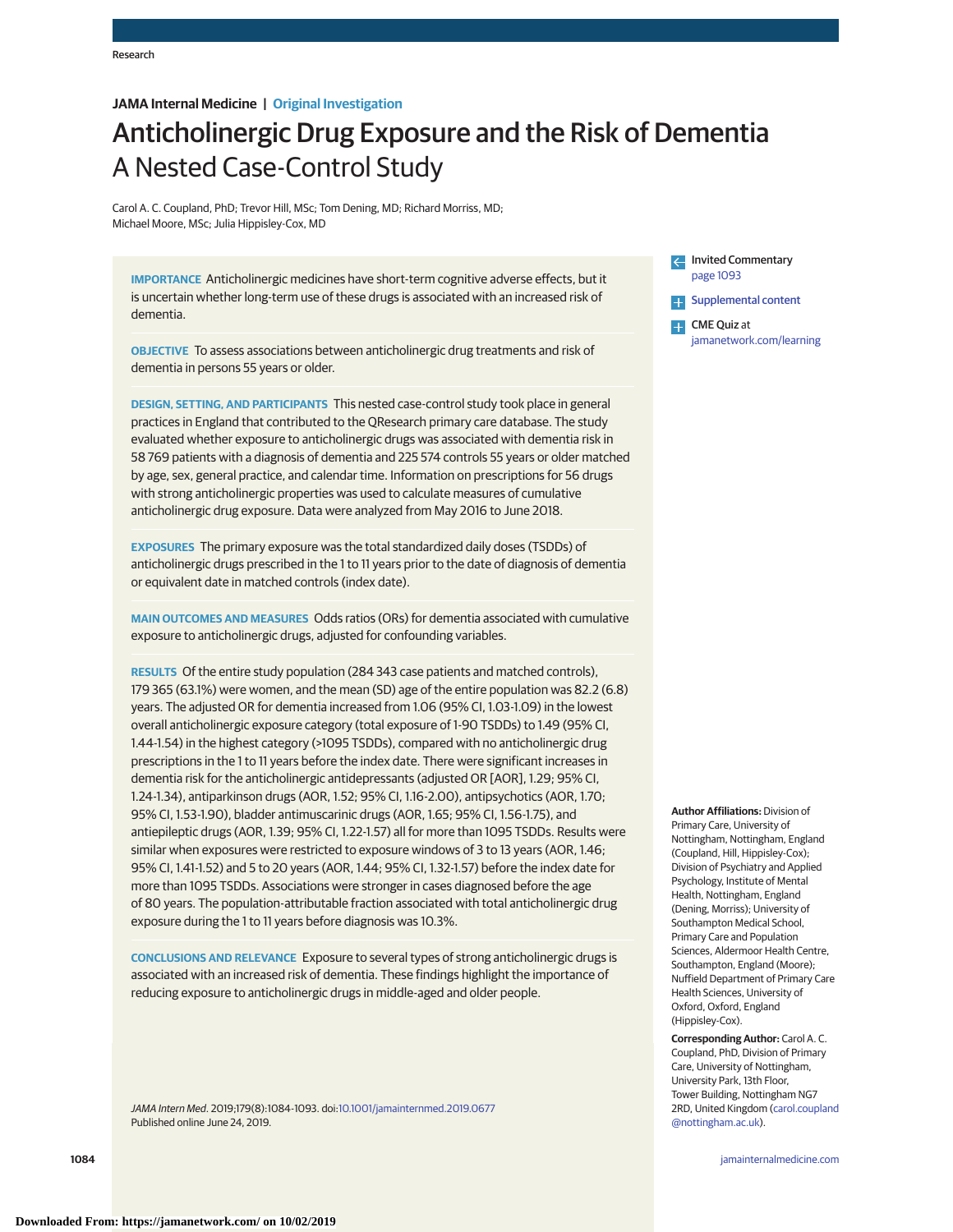n estimated 47 million people worldwide were living with dementia in 2015, $<sup>1</sup>$  while in the United States</sup> around 5.7 million people have Alzheimer dementia.2 Modifiable risk factors, including hypertension, hearing loss, depression, diabetes, and smoking, account for around 35% of dementia cases.<sup>1</sup> Anticholinergic drugs are another potentially modifiable risk factor. This broad group of drugs acts by blocking the neurotransmitter acetylcholine in the central and peripheral nervous system and includes some antihistamines, antidepressants, and medications for gastrointestinal and bladder disorders. These medicines can have short-term adverse effects, including confusion and memory loss in older people,3-6 but it is less certain whether long-term use increases the risk of dementia.

Observational studies of anticholinergic drugs and dementia risk<sup>7-10</sup> have generally been relatively small, only assessed short-term exposure, or were subject to recall bias. These studies were also susceptible to protopathic bias because they did not account for anticholinergic drugs being prescribed to treat early symptoms of dementia before diagnosis. A cohort study<sup>11</sup> that reduced protopathic bias by excluding prescriptions in the final year of follow-up found that higher cumulative anticholinergic drug use was associated with a significantly increased risk of dementia but had limited power for analysis of separate types of anticholinergic drug. A recent larger study<sup>12</sup> found varying risks associated with different types of anticholinergic drugs and concluded that further research should examine individual anticholinergic drug classes.

This study was designed to assess the association between cumulative anticholinergic drug use and risk of dementia in a large, representative British population. The study objectives were to estimate dementia risks associated with different types of anticholinergic medication including analyses of prescriptions up to 20 years before diagnosis.

## Methods

#### Study Design

This was a nested case-control study within a cohort of patients registered with practices in England contributing to the QResearch database (version 41). QResearch is an anonymized research database of more than 30 million individuals in over 1500 general practices that includes data recorded prospectively from routine health care. The data include demographic information, medical diagnoses, prescriptions, referrals, laboratory results, and clinical values.

The study was approved in accordance with the agreed procedure with the East Midlands Derby Research Ethics Committee, waiving written informed consent for deidentified patient data.

#### Selection of Cases and Controls

The base cohort included patients 55 years and older registered during the study period (January 1, 2004, to January 31, 2016) without a diagnosis of dementia at study entry, defined as the latest of the study start date (January 1, 2004), the patient's 55th birthday, date of registration with the practice plus

#### **Key Points**

**Question** Is the risk of dementia among persons 55 years or older associated with the use of different types of anticholinergic medication?

**Findings** In this nested case-control study of 58 769 patients with a diagnosis of dementia and 225 574 matched controls, there were statistically significant associations of dementia risk with exposure to anticholinergic antidepressants, antiparkinson drugs, antipsychotic drugs, bladder antimuscarinics, and antiepileptic drugs after adjusting for confounding variables.

**Meaning** The associations observed for specific types of anticholinergic medication suggest that these drugs should be prescribed with caution in middle-aged and older adults.

1 year, or date when the practice computer system was installed plus 1 year. The cohort were followed up until the earliest date of death, transfer to another practice, or the study end date (January 31, 2016).

Case patients were those diagnosed with dementia during follow-up, identified using clinical codes recorded in the practice records or linked Office of National Statistics death records. Patients with prescriptions for acetylcholinesteraseinhibiting drugs (donepezil, galantamine, memantine, and rivastigmine) but without a recorded diagnosis of dementia were also included because these drugs are licensed only for patients with dementia. Case patients with diagnostic codes for specific subtypes of dementia associated with Huntington disease, Parkinson disease, Creutzfeldt-Jakob disease, or human immunodeficiency virus (HIV) were excluded, as were patients diagnosed with Parkinson disease, Huntington disease, or multiple sclerosis to reduce indication bias.

Each case patient wasmatched to 5 controls by age (within 1 year), sex, general practice, and calendar time using incidence density sampling.<sup>13</sup> The index date for controls was the date of diagnosis for their matched case patient. Controls were excluded if they had a diagnosis of Parkinson disease, Huntington disease, or multiple sclerosis.

For the primary analyses, case patients and controls were only included if they had at least 11 years of recorded data prior to the index date, so that anticholinergic drug exposure could be assessed over a complete period of 10 years (excluding the 1-year period prior to the index date).

#### **Exposures**

There is incomplete consensus on which drugs are considered as having anticholinergic properties. We used the approach of Gray et al,<sup>11</sup> which included drugs identified as having strong anticholinergic properties by the American Geriatrics Society 2012 Beers Criteria Update Expert Panel.<sup>14</sup> We also included additional drugs in the Beers 2015 updated list of strong anticholinergic drugs,<sup>15</sup> drugs listed as having a high anticholinergic burden in the Anticholinergic Cognitive Burden scale,<sup>16</sup> or identified as highpotency anticholinergics in a systematic review,<sup>17</sup> and some further drugs identified as having substantial anticholinergic properties in the British National Formulary; these may have been omitted in previous studies owing to their unavailability in the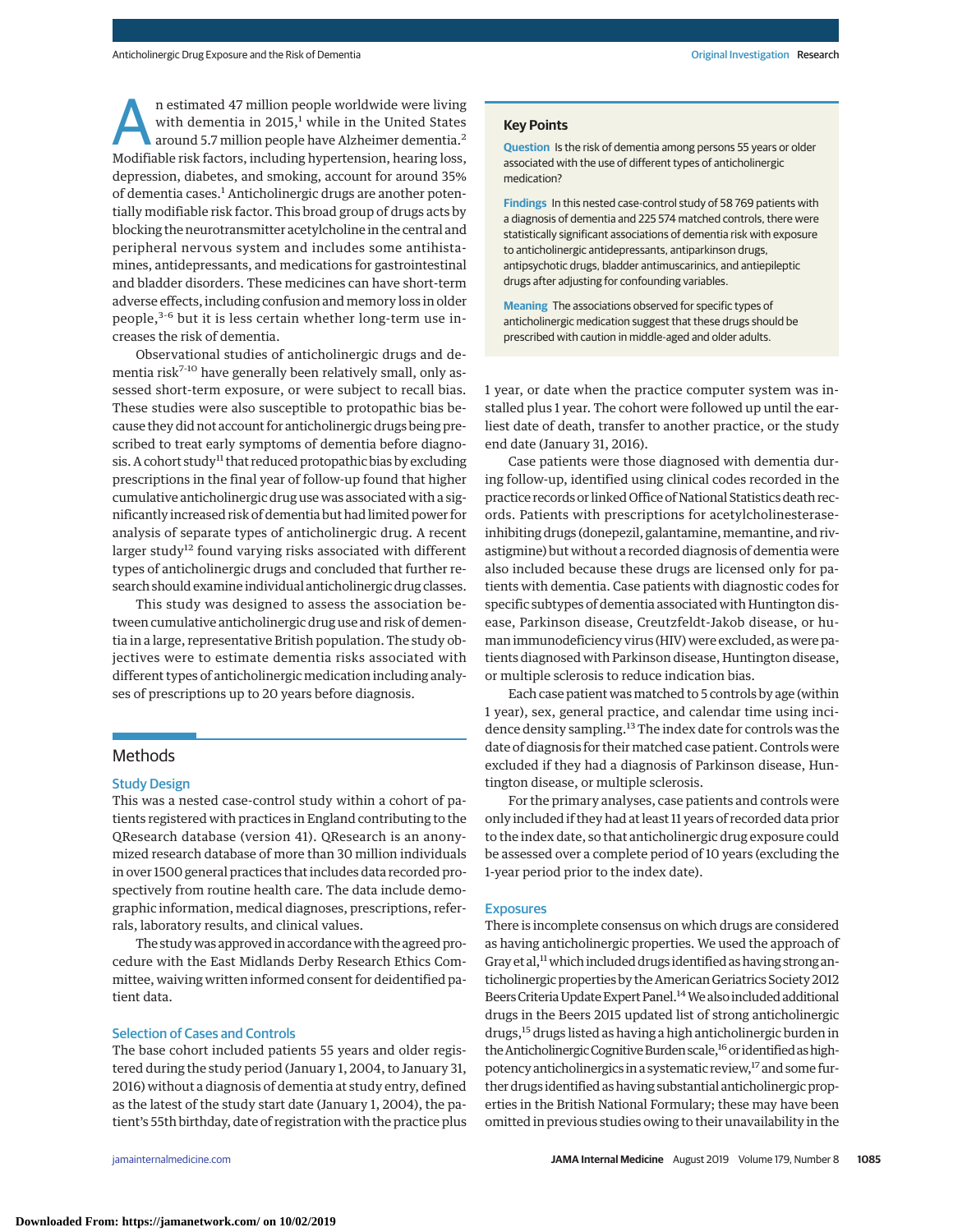country where the study originated. eTable 1 in the [Supplement](https://jama.jamanetwork.com/article.aspx?doi=10.1001/jamainternmed.2019.0677&utm_campaign=articlePDF%26utm_medium=articlePDFlink%26utm_source=articlePDF%26utm_content=jamainternmed.2019.0677) shows the 56 anticholinergic drugs included in the study with details of their basis for inclusion.

We extracted details of prescriptions for the included anticholinergic drugs. To reduce protopathic biases, we did not include prescriptions issued in the year before the index date. In 2 additional analyses, we only included prescriptions issued up to 3 and up to 5 years before diagnosis.

The primary exposure variable was total cumulative anticholinergic drug exposure, which combined the different types of anticholinergic medications based on the method used by Gray et al.<sup>11</sup> This involved calculating the total dose of each prescription by multiplying the number of tablets prescribed by the dose per tablet (or equivalent for solutions, inhalers, injections, or patches). These values were then divided by minimum effective daily dose values recommended for use in older adults to give a number of standardized daily doses for each prescription. We used minimum effective dose values from the Geriatric Dosage Handbook<sup>18</sup> where available, and for the additional drugs we used the lowest recommended dose values (in older people if stated) in the British National Formulary (see eTable 1 in the [Supplement\)](https://jama.jamanetwork.com/article.aspx?doi=10.1001/jamainternmed.2019.0677&utm_campaign=articlePDF%26utm_medium=articlePDFlink%26utm_source=articlePDF%26utm_content=jamainternmed.2019.0677). We summed these standardized values over all anticholinergic prescriptions in the exposure time windows of interest to obtain total standardized daily doses (TSDDs) for each patient.

We also calculated TSDDs for each type of anticholinergic drug based on its main indication (antihistamines, antidepressants, antivertigo/antiemetic drugs, antiparkinson agents, antipsychotics, bladder antimuscarinics, skeletal muscle relaxants, gastrointestinal antispasmodics, antiarrhythmics, antiepileptic drugs, and antimuscarinic bronchodilators). As a sensitivity analysis we used World Health Organization (WHO)-defined daily dose (DDD) values [\(https://www.whocc.](https://www.whocc.no/atc_ddd_index/) [no/atc\\_ddd\\_index/\)](https://www.whocc.no/atc_ddd_index/) to standardize the prescribed doses.

#### Confounding Variables

We accounted for potential confounding variables identified as risk factors for dementia or indications for anticholinergic drug use,19-25 including body mass index, calculated as weight in kilograms divided by height in meters squared,  $20$  smoking status,<sup>26</sup> alcohol consumption,<sup>27</sup> Townsend deprivation score,<sup>21</sup> self-assigned ethnic group,<sup>28</sup> comorbidities (coronary heart disease, atrial fibrillation, heart failure, hypertension, hyperlipidemia, diabetes, stroke, subarachnoid hemorrhage, transient ischemic attack, renal failure, asthma, chronic obstructive pulmonary disease, anxiety, bipolar disorder, depression, Down syndrome, severe learning difficulties, schizophrenia, severe head injury, and cognitive decline/memory loss), and use of other medications (antihypertensive drugs, aspirin, hypnotic and anxiolytic drugs, nonsteroidal antiinflammatory drugs, statins). These variables were evaluated at the start of the exposure window for the primary analysis.

## Statistical Analysis

We used conditional logistic regression to estimate odds ratios (ORs) adjusted for the confounding variables. The exposure window in the main analyses comprised the 1 to 11 years before the index date. We categorized the anticholinergic exposure variable into 5 categories (0, 1-90, 91-365, 366-1095, and >1095 TSDDs).11 Similarly we assessed associations for the 11 separate types of anticholinergic drug. Datawere analyzed from May 2016 to June 2018.

We carried out subgroup analyses and interaction tests by age at index date (younger than 80 years and 80 years and older), by sex, and separately in case patients diagnosed with Alzheimer disease (including mixed), vascular dementia, and other or unspecified types of dementia with their respective matched controls.

We carried out the following sensitivity analyses:

(1) we assessed anticholinergic exposure over a time window of 3 to 13 years before the index date by excluding prescriptions in the 3 years before the index date;

(2) we assessed anticholinergic exposure over a time window of 5 to 20 years before the index date to further reduce potential protopathic biases and to assess associations for longer term exposure;

(3) we removed those anticholinergic drugs not included by Gray et al $11$  so we could directly compare associations;

(4) we used multiple imputation by chained equations to replace missing values for body mass index, smoking status, and alcohol consumption.We created 10multiply imputed data sets and combined results using Rubin rules<sup>29</sup>; and

(5) we repeated the analyses using the cumulative exposure variable standardized by WHO DDD values.

We calculated population-attributable fractions by combining adjusted odds ratios (AORs) with the proportions of cases in the different categories of anticholinergic drug exposure.<sup>30,31</sup> We used  $P < .01$  (2-tailed) to determine statistical significance. We used Stata (version 15.1) for all analyses.

## Results

The base cohort comprised 3 638 582 individuals aged 55 to 100 years. During a total of 20 005 739 person-years of follow-up, 128 517 people were diagnosed with dementia. After applying exclusion criteria, 58 769 case patients and 225 574 matched controls were eligible for inclusion (eFigure 1 in the [Supple](https://jama.jamanetwork.com/article.aspx?doi=10.1001/jamainternmed.2019.0677&utm_campaign=articlePDF%26utm_medium=articlePDFlink%26utm_source=articlePDF%26utm_content=jamainternmed.2019.0677)[ment\)](https://jama.jamanetwork.com/article.aspx?doi=10.1001/jamainternmed.2019.0677&utm_campaign=articlePDF%26utm_medium=articlePDFlink%26utm_source=articlePDF%26utm_content=jamainternmed.2019.0677). Case patients had a mean (SD) age of 82.4 (7.0) years at diagnosis, and 63.1% (37 105) were women (Table 1); eTable 2 in the [Supplement](https://jama.jamanetwork.com/article.aspx?doi=10.1001/jamainternmed.2019.0677&utm_campaign=articlePDF%26utm_medium=articlePDFlink%26utm_source=articlePDF%26utm_content=jamainternmed.2019.0677) details that in the 36 666 cases where dementia type was recorded, 22 034 (60.1%) patients had a diagnosis of Alzheimer disease (including mixed), 13 313 (36.3%) had a diagnosis of vascular dementia, and 1319 (3.6%) had other types of dementia.

Table 2 presents information on comorbidities and prescribed medications. Prevalence values were slightly higher in case patients than in controls for all the comorbidities and prescribed medications.

## Anticholinergic Drug Exposure

In the 1 to 11 years before the index date, 56.6% of case patients (33 253) and 51.0% of controls (115 096) were prescribed at least 1 anticholinergic drug, with a median of 6 prescriptions in case patients and 4 in controls (Table 3). The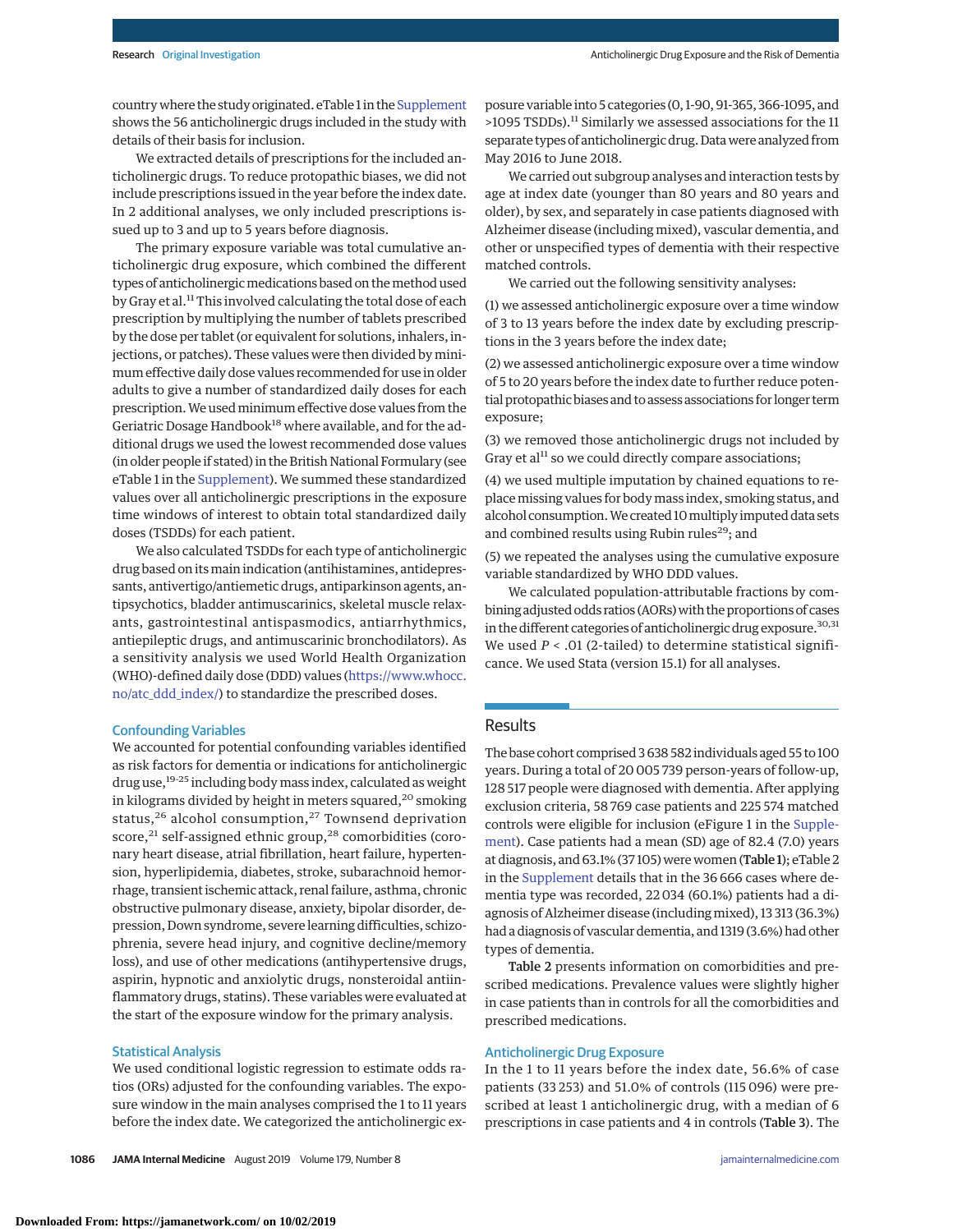# Table 1. Demographic Characteristics of Case Patients and Matched Controls

|                                                              | Study Participants, No. (%)           |                            |  |
|--------------------------------------------------------------|---------------------------------------|----------------------------|--|
| Characteristic                                               | <b>Case Patients</b><br>$(n = 58769)$ | Controls<br>$(n = 225574)$ |  |
| Age at diagnosis of dementia/index<br>date, mean (SD), y     | 82.4(7.0)                             | 82.1(6.8)                  |  |
| Age at diagnosis/index date, y                               |                                       |                            |  |
| 55-64                                                        | 685 (1.2)                             | 2577(1.1)                  |  |
| 65-74                                                        | 6983 (11.9)                           | 26 952 (12.0)              |  |
| 75-84                                                        | 26 610 (45.3)                         | 106 705 (47.3)             |  |
| 85-94                                                        | 23 075 (39.3)                         | 86 148 (38.2)              |  |
| >95                                                          | 1416 (2.4)                            | 3192(1.4)                  |  |
| Men                                                          | 21 664 (36.9)                         | 83 314 (36.9)              |  |
| Women                                                        | 37 105 (63.1)                         | 142 260 (63.1)             |  |
| Ethnicity recorded                                           | 45 008 (76.6)                         | 174 660 (77.4)             |  |
| Ethnicity                                                    |                                       |                            |  |
| White/not recorded                                           | 57 004 (97.0)                         | 220 081 (97.6)             |  |
| Indian                                                       | 341(0.6)                              | 1302 (0.6)                 |  |
| Pakistani                                                    | 138 (0.2)                             | 431 (0.2)                  |  |
| Bangladeshi                                                  | 107(0.2)                              | 271(0.1)                   |  |
| Other Asian                                                  | 110(0.2)                              | 444 (0.2)                  |  |
| Caribbean                                                    | 629(1.1)                              | 1726 (0.8)                 |  |
| <b>Black African</b>                                         | 99(0.2)                               | 292(0.1)                   |  |
| Chinese                                                      | 43(0.1)                               | 217(0.1)                   |  |
| Other                                                        | 298(0.5)                              | 810 (0.4)                  |  |
| Townsend deprivation score, fifths <sup>a</sup>              |                                       |                            |  |
| 1 (least deprived)                                           | 15 802 (26.9)                         | 65 507 (29.0)              |  |
| $\overline{2}$                                               | 14 6 28 (24.9)                        | 57 835 (25.6)              |  |
| 3                                                            | 13 003 (22.1)                         | 48 432 (21.5)              |  |
| 4                                                            | 9558 (16.3)                           | 34 310 (15.2)              |  |
| 5 (most deprived)                                            | 5701 (9.7)                            | 19 244 (8.5)               |  |
| <b>BMI</b> recorded                                          | 53 518 (91.1)                         | 204 764 (90.8)             |  |
| BMI, mean (SD)                                               | 26.5(4.4)                             | 26.8(4.4)                  |  |
| Smoking status                                               |                                       |                            |  |
| Nonsmoker                                                    | 33 936 (57.7)                         | 132 732 (58.8)             |  |
| Ex-smoker                                                    | 16 285 (27.7)                         | 61 168 (27.1)              |  |
| Light smoker (1-9 cigarettes/d)                              | 4455 (7.6)                            | 15 795 (7.0)               |  |
| Moderate smoker (10-19<br>cigarettes/d)                      | 1795(3.1)                             | 6443 (2.9)                 |  |
| Heavy smoker ( $\geq 20$ cigarettes/d)                       | 1069 (1.8)                            | 3714 (1.7)                 |  |
| Not recorded                                                 | 1229 (2.1)                            | 5722 (2.5)                 |  |
| Alcohol intake                                               |                                       |                            |  |
| Nondrinker                                                   | 20 193 (34.4)                         | 73 287 (32.5)              |  |
| Trivial $(<1$ U/d)                                           | 19 253 (32.8)                         | 75 330 (33.4)              |  |
| Light $(1-2 U/d)$                                            | 6928 (11.8)                           | 27 494 (12.2)              |  |
| Moderate (3-6 U/d)                                           | 6117(10.4)                            | 24 443 (10.8)              |  |
| Heavy (7-9 U/d)                                              | 468(0.8)                              | 1510 (0.7)                 |  |
| Very heavy (>9 U/d)                                          | 124 (0.2)                             | 356 (0.2)                  |  |
| Not recorded                                                 | 5686 (9.7)                            | 23 154 (10.3)              |  |
| Missing values for BMI, smoking<br>status, or alcohol intake | 7770 (13.2)                           | 30 758 (13.6)              |  |

Abbreviations: BMI, body mass index, calculated as weight in kilograms divided by height in meters squared; U/d, units of alcohol per day.

a Deprivation fifths using quintiles for the entire QResearch database across all ages.

Table 2. Prevalence of Comorbidities and Prescribed Medications in Case Patients and Matched Controls

|                                                                        | Study Participants, No. (%)           |                                   |
|------------------------------------------------------------------------|---------------------------------------|-----------------------------------|
| Characteristic                                                         | <b>Case Patients</b><br>$(n = 58769)$ | <b>Controls</b><br>$(n = 225574)$ |
| Comorbidity <sup>a</sup>                                               |                                       |                                   |
| Hypertension                                                           | 19 907 (33.9)                         | 73 267 (32.5)                     |
| Stroke                                                                 | 1483 (2.5)                            | 3936 (1.7)                        |
| Transient ischemic attack                                              | 1717(2.9)                             | 5110(2.3)                         |
| Subarachnoid hemorrhage                                                | 177(0.3)                              | 453(0.2)                          |
| Coronary heart disease                                                 | 7778 (13.2)                           | 25 872 (11.5)                     |
| Heart failure                                                          | 990(1.7)                              | 3149(1.4)                         |
| Atrial fibrillation                                                    | 1774(3.0)                             | 5900(2.6)                         |
| Hyperlipidemia                                                         | 4123 (7.0)                            | 13 986 (6.2)                      |
| <b>Diabetes</b>                                                        | 4612 (7.9)                            | 12 929 (5.7)                      |
| Anxiety                                                                | 3693(6.3)                             | 12 348 (5.5)                      |
| Depression                                                             | 8106 (13.8)                           | 26 086 (11.6)                     |
| Bipolar disorder                                                       | 152(0.3)                              | 262(0.1)                          |
| Schizophrenia                                                          | 265(0.5)                              | 559(0.3)                          |
| Severe head injury                                                     | 211(0.4)                              | 689(0.3)                          |
| Severe learning difficulties                                           | 6(0.0)                                | 5(0.0)                            |
| Down syndrome                                                          | 54(0.1)                               | 2(0.0)                            |
| Cognitive decline                                                      | 184(0.3)                              | 364(0.2)                          |
| Asthma                                                                 | 4482 (7.6)                            | 16 243 (7.2)                      |
| Chronic obstructive pulmonary disease                                  | 1558(2.7)                             | 5228(2.3)                         |
| Renal disease                                                          | 176(0.3)                              | 594 (0.3)                         |
| Medications <sup>a</sup>                                               |                                       |                                   |
| Aspirin                                                                | 12 162 (20.7)                         | 40 329 (17.9)                     |
| Nonsteroidal antiinflammatory drugs                                    | 21 222 (36.1)                         | 79 412 (35.2)                     |
| Antihypertensives                                                      | 25 377 (43.2)                         | 92 708 (41.1)                     |
| <b>Statins</b>                                                         | 7804 (13.3)                           | 25 218 (11.2)                     |
| Anxiolytic                                                             | 2756(4.7)                             | 8822 (3.9)                        |
| Hypnotic                                                               | 4749 (8.1)                            | 15 855 (7.0)                      |
| a Comorbidities and medications assessed at index date minus 11 years. |                                       |                                   |

most frequently prescribed types of anticholinergic drugs were antidepressants (27.1% of case patients, 23.3% of controls), antivertigo/antiemetic drugs (23.8% of case patients, 21.7% of controls), and bladder antimuscarinic drugs (11.7% of case patients, 8.3% of controls) (see eFigure 2 in the [Supplement\)](https://jama.jamanetwork.com/article.aspx?doi=10.1001/jamainternmed.2019.0677&utm_campaign=articlePDF%26utm_medium=articlePDFlink%26utm_source=articlePDF%26utm_content=jamainternmed.2019.0677). eTable 3 in the [Supplement](https://jama.jamanetwork.com/article.aspx?doi=10.1001/jamainternmed.2019.0677&utm_campaign=articlePDF%26utm_medium=articlePDFlink%26utm_source=articlePDF%26utm_content=jamainternmed.2019.0677) provides descriptive information for the 56 different anticholinergic drugs included in the study. eTables 4 and 5 in the [Supplement](https://jama.jamanetwork.com/article.aspx?doi=10.1001/jamainternmed.2019.0677&utm_campaign=articlePDF%26utm_medium=articlePDFlink%26utm_source=articlePDF%26utm_content=jamainternmed.2019.0677) present descriptive information on anticholinergic drugs prescribed in the 3 to 13 years and 5 to 20 years before the index date, respectively.

#### Associations With Dementia

The AOR associated with total cumulative anticholinergic exposure in the 1 to 11 years before the index date increased from 1.06 (95% CI, 1.03-1.09) for 1 to 90 TSDDs to 1.49 (95% CI, 1.44- 1.54) for more than 1095 TSDDs, compared with nonuse (Table 4). Results were similar but with slightly lower ORs when restricted to the 3 to 13 and 5 to 20 years before the index date; for example, for the 5 to 20 years before the index date the AOR was 1.44 (95% CI, 1.32-1.57) formore than 1095 TSDDs (Table 4).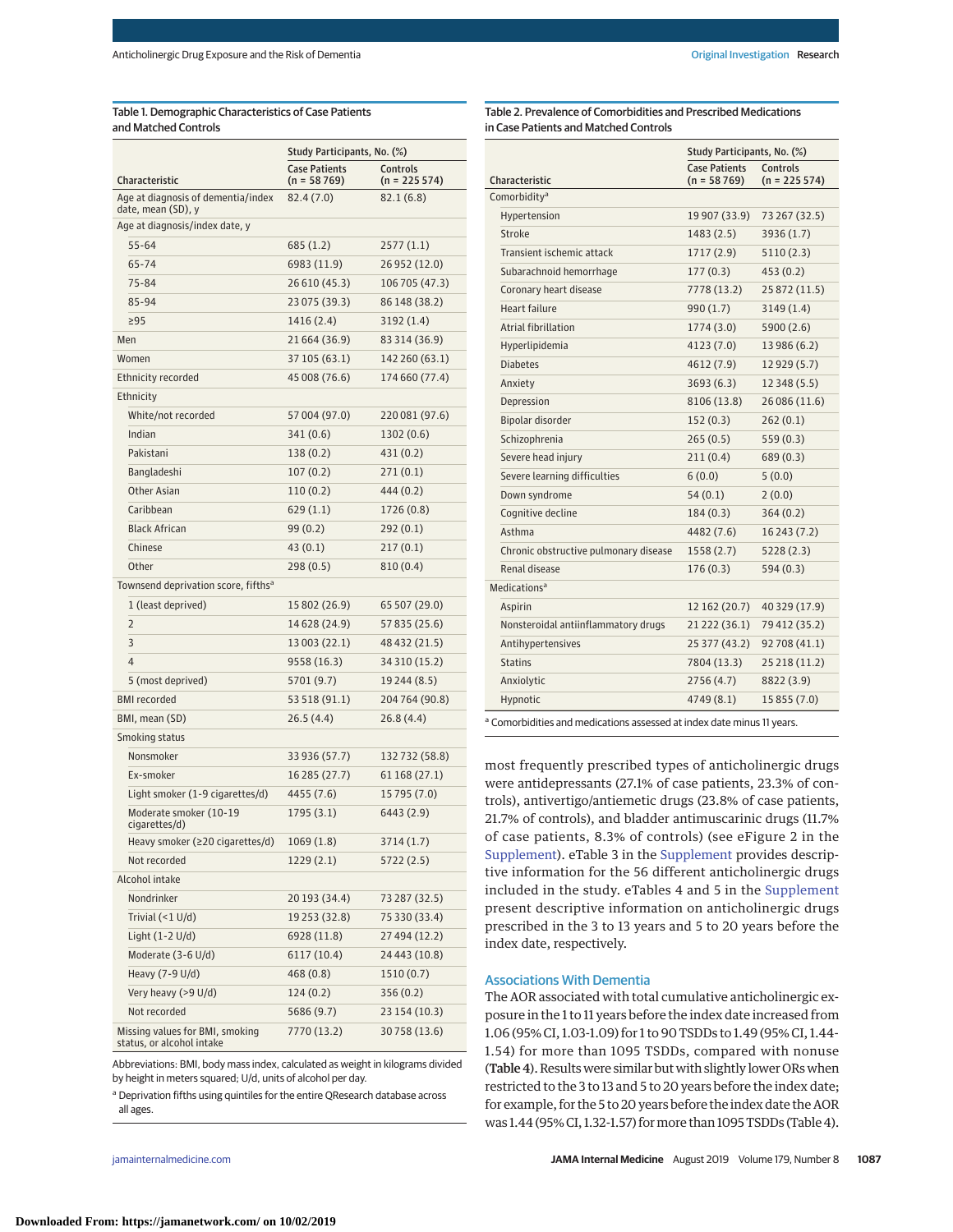|                                         | Case Patients ( $n = 58769$ )    |                                      |                                      | Controls (n = 225 574)    |                                  |                                      |                                      |                           |
|-----------------------------------------|----------------------------------|--------------------------------------|--------------------------------------|---------------------------|----------------------------------|--------------------------------------|--------------------------------------|---------------------------|
| No. (%)                                 |                                  | Median (IQR)                         |                                      | No. (%)                   |                                  | Median (IQR)                         |                                      |                           |
| Anticholinergic<br>Drug Group           | No. With<br><b>Prescriptions</b> | <b>Total</b><br><b>Prescriptions</b> | No. of<br>Prescriptions <sup>a</sup> | Total Dose <sup>a,b</sup> | No. With<br><b>Prescriptions</b> | <b>Total</b><br><b>Prescriptions</b> | No. of<br>Prescriptions <sup>a</sup> | Total Dose <sup>a,b</sup> |
| Any anticholinergic<br>drugs            | 33 253 (56.6)                    | 952 263<br>(100)                     | $6(2-34)$                            | 214 (42-1531)             | 115 096 (51.0)                   | 2 504 790 (100)                      | $4(1-22)$                            | 136 (30-982)              |
| Antihistamines                          | 6457 (11.0)                      | 34 151 (3.6)                         | $1(1-3)$                             | $30(23-84)$               | 23 145 (10.3)                    | 117271(4.7)                          | $1(1-3)$                             | $30(27-84)$               |
| Antidepressants                         | 15 938 (27.1)                    | 427489<br>(44.9)                     | $6(1-35)$                            | 280 (62-1876)             | 52 560 (23.3)                    | 1 141 284 (45.6)                     | $4(1-25)$                            | 196 (56-1350)             |
| Antivertigo/<br>antiemetic drugs        | 13 969 (23.8)                    | 79 673 (8.4)                         | $2(1-4)$                             | $20(9-56)$                | 48 990 (21.7)                    | 249 214 (9.9)                        | $1(1-3)$                             | $19(9-50)$                |
| Antiparkinson drugs                     | 292(0.5)                         | 16498(1.7)                           | $31(3-91)$                           | 879 (105-3274)            | 527(0.2)                         | 25 412 (1.0)                         | $22(2-73)$                           | 541 (48-2333)             |
| Antipsychotic drugs                     | 1812(3.1)                        | 69 895 (7.3)                         | $11(2-51)$                           | 756 (119-3751)            | 3400(1.5)                        | 109 180 (4.4)                        | $8(1-46)$                            | 490 (84-2894)             |
| Bladder<br>antimuscarinic drugs         | 6864 (11.7)                      | 170064<br>(17.9)                     | $8(2-32)$                            | 330 (60-1461)             | 18778 (8.3)                      | 362 677 (14.5)                       | $5(1-23)$                            | 198 (56-1120)             |
| Skeletal muscle<br>relaxants            | 429(0.7)                         | 1361(0.1)                            | $1(1-2)$                             | $23(16-45)$               | 1568(0.7)                        | 5202(0.2)                            | $1(1-2)$                             | $24(17-42)$               |
| Gastrointestinal<br>antispasmodic drugs | 4036(6.9)                        | 29 320 (3.1)                         | $1(1-4)$                             | $30(13-120)$              | 15 481 (6.9)                     | 101 268 (4.0)                        | $1(1-3)$                             | $28(13-112)$              |
| Antiarrhythmic drugs                    | 49(0.1)                          | 2569(0.3)                            | $31(5-88)$                           | 882 (175-2345)            | 172(0.1)                         | 8142(0.3)                            | $37(5-77)$                           | 1148 (150-2436)           |
| Antiepileptic drugs                     | 1411(2.4)                        | 41 360 (4.3)                         | $4(1-39)$                            | 153 (42-2240)             | 4492 (2.0)                       | 97 180 (3.9)                         | $2(1-20)$                            | 80 (30-970)               |
| Antimuscarinic<br>bronchodilator drugs  | 3878 (6.6)                       | 79 883 (8.4)                         | $8(2-29)$                            | 300 (60-1330)             | 13 996 (6.2)                     | 287 960 (11.5)                       | $8(2-29)$                            | 330 (67-1333)             |

Table 3. Numbers of Case Patients and Controls Prescribed Different Types of Anticholinergic Drugs in the 1 to 11 Years Before the Index Date

Abbreviations: IQR, interquartile range; TSDD, total standardized daily dose.

<sup>a</sup> In patients with 1 or more prescriptions for drug.

<sup>b</sup> Cumulative dose calculated using TSDDs in exposure window.

## Table 4. Risk of Dementia Associated With Total Cumulative Use of Any Type of Anticholinergic Drugs Among Study Patients

|                                                 | Study Participants, No (%) |                | OR (95% CI)         |                       |  |  |  |
|-------------------------------------------------|----------------------------|----------------|---------------------|-----------------------|--|--|--|
| <b>Exposure Category</b>                        | <b>Case Patients</b>       | Controls       | <b>Unadjusted</b>   | Adjusted <sup>a</sup> |  |  |  |
| Exposure in the 1 to 11 Years Before Index Date |                            |                |                     |                       |  |  |  |
| Patients. No.                                   | 58769                      | 225 574        | <b>NA</b>           | <b>NA</b>             |  |  |  |
| Cumulative use<br>(TSDDs)                       |                            |                |                     |                       |  |  |  |
| Nonuse                                          | 25 516 (43.4)              | 110 478 (49.0) | 1 [Reference]       | 1 [Reference]         |  |  |  |
| $1 - 90$                                        | 12 546 (21.4)              | 50 220 (22.3)  | $1.09(1.06-1.11)$   | $1.06(1.03-1.09)$     |  |  |  |
| 91-365                                          | 6370 (10.8)                | 23 302 (10.3)  | $1.20(1.16-1.24)$   | $1.17(1.13-1.21)$     |  |  |  |
| 366-1095                                        | 4537 (7.7)                 | 14 138 (6.3)   | $1.40(1.35-1.46)$   | $1.36(1.30-1.41)$     |  |  |  |
| >1095                                           | 9800 (16.7)                | 27 436 (12.2)  | $1.58(1.53-1.62)$   | $1.49(1.44-1.54)$     |  |  |  |
| Exposure in the 3 to 13 Years Before Index Date |                            |                |                     |                       |  |  |  |
| Patients, No.                                   | 45621                      | 169020         | <b>NA</b>           | <b>NA</b>             |  |  |  |
| Cumulative use<br>(TSDDs)                       |                            |                |                     |                       |  |  |  |
| <b>Nonuse</b>                                   | 20 545 (45.0)              | 84 676 (50.1)  | 1 [Reference]       | 1 [Reference]         |  |  |  |
| $1 - 90$                                        | 9749 (21.4)                | 37 553 (22.2)  | $1.07(1.05-1.10)$   | $1.05(1.02-1.08)$     |  |  |  |
| 91-365                                          | 5079 (11.1)                | 17 470 (10.3)  | $1.22(1.17-1.26)$   | $1.18(1.13-1.23)$     |  |  |  |
| 366-1095                                        | 3286 (7.2)                 | 10423(6.2)     | $1.32(1.27-1.38)$   | $1.25(1.19-1.31)$     |  |  |  |
| >1095                                           | 6962 (15.3)                | 18 898 (11.2)  | $1.55(1.50-1.60)$   | $1.46(1.41-1.52)$     |  |  |  |
| Exposure in the 5 to 20 Years Before Index Date |                            |                |                     |                       |  |  |  |
| Patients, No.                                   | 8283                       | 27 200         | <b>NA</b>           | <b>NA</b>             |  |  |  |
| Cumulative use<br>(TSDDs)                       |                            |                |                     |                       |  |  |  |
| <b>Nonuse</b>                                   | 3335 (40.3)                | 12 281 (45.2)  | 1 [Reference]       | 1 [Reference]         |  |  |  |
| $1 - 90$                                        | 1924 (23.2)                | 6531 (24.0)    | $1.09(1.02 - 1.16)$ | $1.07(1.00-1.15)$     |  |  |  |
| 91-365                                          | 1003(12.1)                 | 3278 (12.1)    | $1.15(1.06-1.25)$   | $1.11(1.01-1.21)$     |  |  |  |
| 366-1095                                        | 699 (8.4)                  | 1811(6.7)      | $1.44(1.31-1.59)$   | $1.33(1.20-1.48)$     |  |  |  |
| >1095                                           | 1322 (16.0)                | 3299 (12.1)    | $1.52(1.40-1.64)$   | $1.44(1.32-1.57)$     |  |  |  |

Abbreviations: OR, odds ratio; NA, not applicable; TSDD, total standardized daily dose.

<sup>a</sup> Adjusted for body mass index, calculated as weight in kilograms divided by height in meters squared, smoking status, alcohol consumption, Townsend deprivation score, ethnic group, coronary heart disease, atrial fibrillation, heart failure, hypertension, hyperlipidemia, diabetes (type 1 and type 2), stroke, transient ischemic attack, subarachnoid hemorrhage, renal disease, asthma, chronic obstructive pulmonary disease, anxiety, depression, bipolar disorder, schizophrenia, severe head injury, cognitive decline/memory loss, antihypertensive drugs, aspirin, hypnotics, anxiolytic drugs, nonsteroidal antiinflammatory drugs, statins, and with matching by age, sex, general practice, and calendar time.

**1088 JAMA Internal Medicine** August 2019 Volume 179, Number 8 **(Reprinted)** [jamainternalmedicine.com](http://www.jamainternalmedicine.com/?utm_campaign=articlePDF%26utm_medium=articlePDFlink%26utm_source=articlePDF%26utm_content=jamainternmed.2019.0677)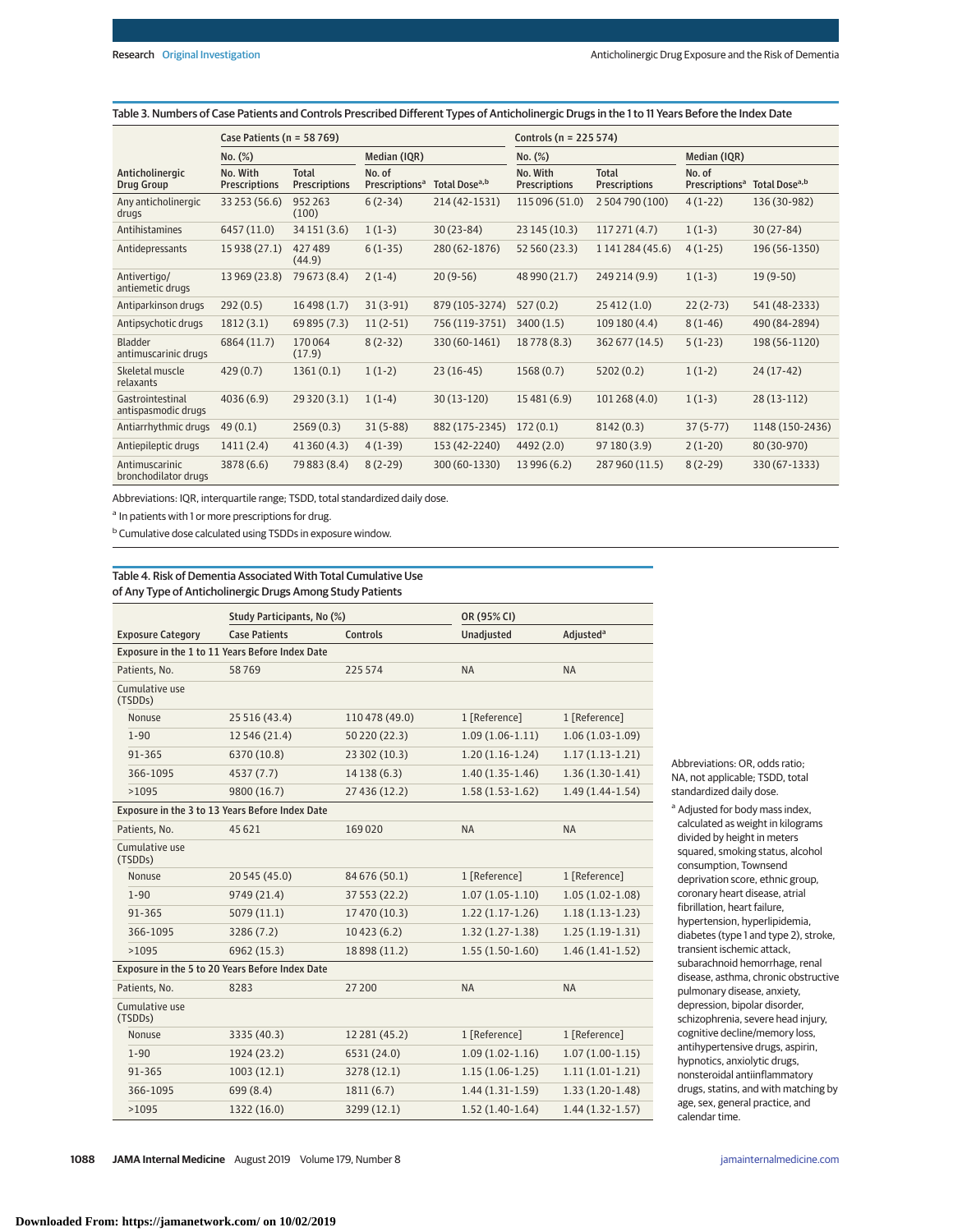Among specific types of anticholinergic drugs there were significant increases in risk associated with use of antidepressants, antiparkinson drugs, antipsychotics, bladder antimuscarinics, and antiepileptic drugs (Table 5). Adjusted odds ratios in the highest exposure category (>1095 TSDDs) were 1.29 (95% CI, 1.24-1.34) for antidepressants, 1.52 (95% CI, 1.16- 2.00) for antiparkinson drugs, 1.70 (95% CI, 1.53-1.90) for antipsychotics, 1.65 (95% CI, 1.56-1.75) for bladder antimuscarinics, and 1.39 (95% CI, 1.22-1.57) for antiepileptic drugs, all compared with nonuse. For antivertigo/antiemetic drugs, as detailed in Table 5, there was a significantly increased risk associated with 366 to 1095 TSDDs, but not for the highest exposure category. There were no significant increases in risk associated with antihistamines, skeletal muscle relaxants, gastrointestinal antispasmodics, antiarrhythmics, or antimuscarinic bronchodilators, although the numbers of patients exposed were small for skeletal muscle relaxants and antiarrhythmics. Patterns of risk were similar in the 3- to 13- and 5- to 20-year exposure windows (eTable 6 in the [Supple](https://jama.jamanetwork.com/article.aspx?doi=10.1001/jamainternmed.2019.0677&utm_campaign=articlePDF%26utm_medium=articlePDFlink%26utm_source=articlePDF%26utm_content=jamainternmed.2019.0677)[ment\)](https://jama.jamanetwork.com/article.aspx?doi=10.1001/jamainternmed.2019.0677&utm_campaign=articlePDF%26utm_medium=articlePDFlink%26utm_source=articlePDF%26utm_content=jamainternmed.2019.0677), except for antipsychotic drug exposure in the 5- to 20 year window, where there were no statistically significant increases in risk; the AOR for more than 1095 TSDDs was 1.23 (95% CI, 0.93-1.62). For some drug types, numbers were too small to allow analysis for the 5 to 20 years before the index date (eTable 7 in the [Supplement\)](https://jama.jamanetwork.com/article.aspx?doi=10.1001/jamainternmed.2019.0677&utm_campaign=articlePDF%26utm_medium=articlePDFlink%26utm_source=articlePDF%26utm_content=jamainternmed.2019.0677).

The population-attributable fraction associated with total anticholinergic drug exposure during the 1 to 11 years before diagnosis was 10.3%. For the 3 to 13 years before diagnosis, it was 9.0%, and it was 9.7% for the 5 to 20 years before diagnosis.

#### Additional Analyses

There were stronger associations in case patients diagnosed before age 80 years than at 80 years or older, both for total drug exposure and for antidepressants, antipsychotics, and bladder antimuscarinics (eTable 8 in the [Supplement\)](https://jama.jamanetwork.com/article.aspx?doi=10.1001/jamainternmed.2019.0677&utm_campaign=articlePDF%26utm_medium=articlePDFlink%26utm_source=articlePDF%26utm_content=jamainternmed.2019.0677). For total cumulative exposure, the AOR formore than 1095 TSDDs was 1.81 (95% CI, 1.71-1.91) in cases diagnosed before age 80 years, whereas it was 1.35 (95% CI, 1.30-1.40) in cases diagnosed at 80 years or older. Associations were similar inmen and women (eTable 9 in the [Supplement\)](https://jama.jamanetwork.com/article.aspx?doi=10.1001/jamainternmed.2019.0677&utm_campaign=articlePDF%26utm_medium=articlePDFlink%26utm_source=articlePDF%26utm_content=jamainternmed.2019.0677).

Adjusted odds ratios were generally higher for vascular dementia than Alzheimer disease (eTable 10 in the [Supplement\)](https://jama.jamanetwork.com/article.aspx?doi=10.1001/jamainternmed.2019.0677&utm_campaign=articlePDF%26utm_medium=articlePDFlink%26utm_source=articlePDF%26utm_content=jamainternmed.2019.0677); for example, in the 1- to 11-year exposure window, the AOR for more than 1095 TSDDs was 1.68 (95% CI, 1.57-1.79) for vascular dementia, and 1.37 (95% CI, 1.30-1.44) for Alzheimer disease.

Results were similar when DDD values were used to calculate cumulative exposure (eTable 12 in the [Supplement\)](https://jama.jamanetwork.com/article.aspx?doi=10.1001/jamainternmed.2019.0677&utm_campaign=articlePDF%26utm_medium=articlePDFlink%26utm_source=articlePDF%26utm_content=jamainternmed.2019.0677). Sensitivity analyses using multiply imputed data (eTable 13 in the [Supplement\)](https://jama.jamanetwork.com/article.aspx?doi=10.1001/jamainternmed.2019.0677&utm_campaign=articlePDF%26utm_medium=articlePDFlink%26utm_source=articlePDF%26utm_content=jamainternmed.2019.0677) or restricted to anticholinergic drugs included in the study by Gray et al<sup>11</sup> (eTable 14 in the [Supplement\)](https://jama.jamanetwork.com/article.aspx?doi=10.1001/jamainternmed.2019.0677&utm_campaign=articlePDF%26utm_medium=articlePDFlink%26utm_source=articlePDF%26utm_content=jamainternmed.2019.0677) did not change study findings.

# **Discussion**

This large, nested case-control study found an increased risk of dementia associated with anticholinergic medication use. Associations were strongest for the anticholinergic antide-

pressants, bladder antimuscarinics, antipsychotics, and antiepileptic drugs. Associations were also stronger in cases diagnosed before the age of 80 years and in cases diagnosed with vascular dementia rather than with Alzheimer disease. There were no significantly increased risks for antihistamines, gastrointestinal antispasmodics, antimuscarinic bronchodilators, antiarrhythmics, or skeletal muscle relaxants, although the numbers of patients prescribed skeletal muscle relaxants and antiarrhythmic drugs were small, giving imprecise estimates.

There was nearly a 50% increased odds of dementia associated with total anticholinergic exposure of more than 1095 TSDDs within a 10-year period, which is equivalent to 3 years' daily use of a single strong anticholinergic medication at the minimum effective dose recommended for older people. This observational study has shown associations, but is not able to evaluate causality. However, if this association is causal, the population-attributable fractions indicate that around 10% of dementia diagnoses are attributable to anticholinergic drug exposure, which would equate, for example, to around 20 000 of the 209 600 new cases of dementia per year in the United Kingdom.<sup>32</sup> This proportion is sizeable and is comparable with estimates for other modifiable risk factors for dementia, such as 5% for midlife hypertension, 3% for diabetes, 14% for laterlife smoking, and  $6.5\%$  for physical inactivity.<sup>1</sup>

The finding of more pronounced associations for vascular dementia than for other types is novel. It raises questions about the mechanisms by which anticholinergic drugs may increase the risk of subsequent dementia. Thesemay include vascular and inflammatory changes,  $33,34$  as well as the more obvious mechanism of chronic cholinergic depletion. Perhaps the mechanism underlying the potential effects of anticholinergic drugs is not solely through blocking acetylcholine and causing an excess of Alzheimer disease, so future research should give consideration to possible mechanisms.

We included a large representative sample of people diagnosed with dementia and matched controls. All eligible case patients and controls were included, so there is no selection bias due to nonresponse, and data were recorded prospectively, so results are not susceptible to recall bias. Comprehensive data on prescriptions meant that we could derive a measure of total anticholinergic drug exposure, which accounted for the quantity and dose prescribed.

Our findings are consistent with other studies, including a US cohort study of 3434 participants,<sup>11</sup> which reported a hazard ratio of 1.54 (95% CI, 1.21-1.96) for the highest exposure category (>1095 TSDDs), similar to our AOR of 1.49 (95% CI, 1.44- 1.54). With our larger sample size we could also examine specific types of anticholinergic drugs and account for a broader range of confounders. A study by Richardson et al,<sup>12</sup> using another United Kingdom primary care database (CPRD), reported findings similar to ours, despite some differences in the drugs included, exposure measures used, exposure windows, and the confounding variables accounted for. For example, we included drugs based on those identified as having strong anticholinergic properties by the American Geriatrics Society 2012 Beers Criteria Update Expert Panel,<sup>14</sup> whereas Richardson et al<sup>12</sup> used drugs included in the 2012 update of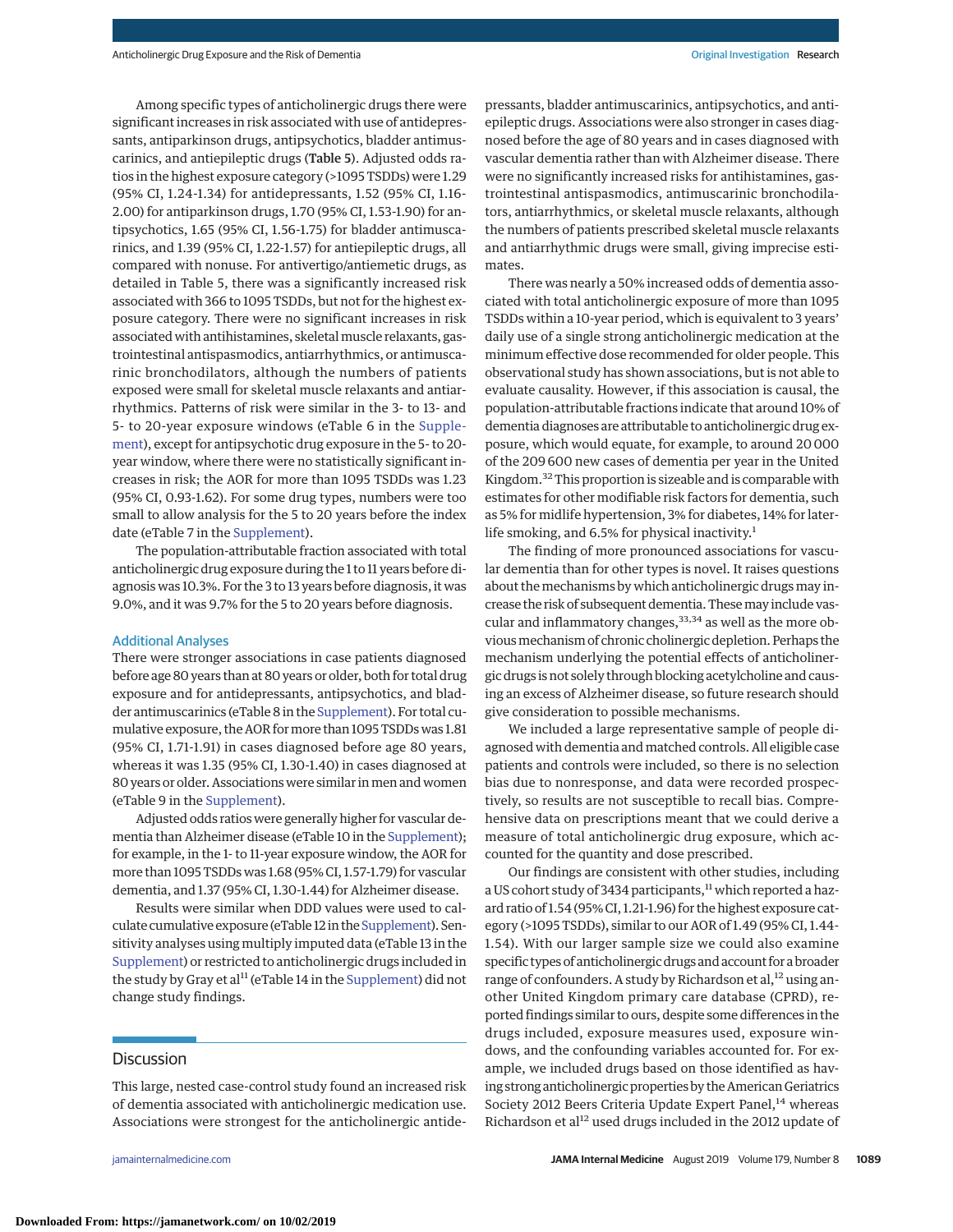# Table 5. ORs for Total Cumulative Use of Different Types of Anticholinergic Drugs in the 1 to 11 Years Before the Index Date

|                                       | Study Participants, No. (%)                   |                | Odds Ratio (95%CI)  |                               |                             |  |
|---------------------------------------|-----------------------------------------------|----------------|---------------------|-------------------------------|-----------------------------|--|
|                                       | <b>Case Patients</b>                          | Controls       |                     | Adjusted for the              |                             |  |
| Drug Type<br>Antihistamines, TSDDs    | $(n = 58769)$                                 | $(n = 225574)$ | Unadjusted          | Other Drug Types <sup>a</sup> | Fully Adjusted <sup>b</sup> |  |
| Nonuse                                | 52 312 (89.0)                                 | 202 429 (89.7) | 1 [Reference]       | 1 [Reference]                 | 1 [Reference]               |  |
| $1 - 90$                              | 4987 (8.5)                                    | 18 187 (8.1)   | $1.05(1.02-1.09)$   | $1.02(0.98-1.05)$             | $1.03(0.99-1.07)$           |  |
| 91-365                                | 923(1.6)                                      | 3105(1.4)      | $1.14(1.06-1.23)$   | $1.06(0.99-1.15)$             | $1.03(0.95-1.12)$           |  |
| 366-1095                              | 280(0.5)                                      | 1022(0.5)      | $1.06(0.93-1.22)$   | $0.98(0.85 - 1.12)$           | $1.02(0.88-1.18)$           |  |
| >1095                                 | 267(0.5)                                      | 831 (0.4)      | $1.22(1.06-1.41)$   | $1.14(0.99-1.31)$             | $1.14(0.98-1.34)$           |  |
| Antidepressants, TSDDs                |                                               |                |                     |                               |                             |  |
| Nonuse                                | 42 831 (72.9)                                 | 173 014 (76.7) | 1 [Reference]       | 1 [Reference]                 | 1 [Reference]               |  |
| $1 - 90$                              | 5098 (8.7)                                    | 19 402 (8.6)   | $1.08(1.04-1.11)$   | $1.04(1.01-1.08)$             | $1.02(0.98-1.06)$           |  |
| 91-365                                | 3463 (5.9)                                    | 11931 (5.3)    | $1.20(1.15-1.24)$   | $1.14(1.10-1.19)$             | $1.12(1.07-1.17)$           |  |
| 366-1095                              | 2227(3.8)                                     | 6749(3.0)      | $1.35(1.29-1.42)$   | $1.27(1.20-1.33)$             | $1.25(1.18-1.32)$           |  |
|                                       |                                               |                |                     |                               |                             |  |
| >1095                                 | 5150 (8.8)                                    | 14 4 78 (6.4)  | $1.47(1.42 - 1.52)$ | $1.34(1.29-1.39)$             | $1.29(1.24-1.34)$           |  |
| Antivertigo/Antiemetics, TSDDs        |                                               |                |                     |                               |                             |  |
| Nonuse                                | 44 800 (76.2)                                 | 176 584 (78.3) | 1 [Reference]       | 1 [Reference]                 | 1 [Reference]               |  |
| $1 - 90$                              | 11 427 (19.4)                                 | 41 159 (18.3)  | $1.10(1.07-1.12)$   | $1.06(1.03-1.08)$             | $1.05(1.02-1.08)$           |  |
| 91-365                                | 1574(2.7)                                     | 5026(2.2)      | $1.23(1.16-1.31)$   | $1.14(1.08-1.21)$             | $1.14(1.07-1.21)$           |  |
| 366-1095                              | 617(1.1)                                      | 1659(0.7)      | $1.47(1.34-1.61)$   | $1.33(1.21-1.47)$             | $1.41(1.27-1.56)$           |  |
| >1095                                 | 351 (0.6)                                     | 1146 (0.5)     | $1.20(1.06-1.35)$   | $1.06(0.94-1.20)$             | $1.08(0.94-1.24)$           |  |
| <b>Antiparkinson Agents, TSDDs</b>    |                                               |                |                     |                               |                             |  |
| Nonuse                                | 58 477 (99.5)                                 | 225 047 (99.8) | 1 [Reference]       | 1 [Reference]                 | 1 [Reference]               |  |
| $1 - 90$                              | 68(0.1)                                       | 179(0.1)       | 1.43 (1.08-1.90)    | $1.04(0.78-1.38)$             | $1.01(0.73-1.39)$           |  |
| 91-365                                | 50(0.1)                                       | 59(0)          | 3.29 (2.25-4.81)    | 2.07 (1.40-3.05)              | $1.68(1.09-2.58)$           |  |
| 366-1095                              | 39(0.1)                                       | 71(0)          | 2.08 (1.40-3.09)    | $1.29(0.86-1.94)$             | $1.03(0.66 - 1.61)$         |  |
| >1095                                 | 135(0.2)                                      | 218(0.1)       | $2.39(1.93 - 2.97)$ | $1.61(1.29-2.03)$             | $1.52(1.16-2.00)$           |  |
| Antipsychotics, TSDDs                 |                                               |                |                     |                               |                             |  |
| Nonuse                                | 56 957 (96.9)                                 | 222 174 (98.5) | 1 [Reference]       | 1 [Reference]                 | 1 [Reference]               |  |
| $1 - 90$                              | 388 (0.7)                                     | 882 (0.4)      | $1.71(1.51-1.93)$   | $1.56(1.38-1.76)$             | $1.44(1.25-1.66)$           |  |
| 91-365                                | 332 (0.6)                                     | 695(0.3)       | $1.90(1.66 - 2.17)$ | $1.67(1.46-1.91)$             | $1.41(1.21-1.65)$           |  |
| 366-1095                              | 304(0.5)                                      | 490(0.2)       | $2.45(2.12 - 2.83)$ | 2.15 (1.85-2.49)              | $2.09(1.76 - 2.47)$         |  |
| >1095                                 | 788 (1.3)                                     | 1333(0.6)      | $2.29(2.09-2.50)$   | $1.89(1.72 - 2.07)$           | $1.70(1.53-1.90)$           |  |
| <b>Bladder Antimuscarinics, TSDDs</b> |                                               |                |                     |                               |                             |  |
| Nonuse                                | 51905 (88.3)                                  | 206 796 (91.7) | 1 [Reference]       | 1 [Reference]                 | 1 [Reference]               |  |
| $1 - 90$                              | 2139(3.6)                                     | 7005(3.1)      | $1.21(1.15-1.27)$   | $1.18(1.12-1.24)$             | $1.19(1.13-1.26)$           |  |
| 91-365                                | 1417 (2.4)                                    | 4078 (1.8)     | $1.38(1.30-1.47)$   | $1.33(1.25-1.41)$             | $1.35(1.27-1.45)$           |  |
| 366-1095                              | 1244(2.1)                                     | 2941 (1.3)     | $1.71(1.59-1.83)$   | $1.63(1.52-1.74)$             | $1.65(1.53-1.78)$           |  |
| >1095                                 | 2064(3.5)                                     | 4754 (2.1)     | $1.73(1.64-1.82)$   | $1.65(1.57-1.74)$             | $1.65(1.56-1.75)$           |  |
| Skeletal Muscle Relaxants, TSDDs      |                                               |                |                     |                               |                             |  |
| Nonuse                                | 58 340 (99.3)                                 | 224 006 (99.3) | 1 [Reference]       | 1 [Reference]                 | 1 [Reference]               |  |
| $1 - 90$                              | 372 (0.6)                                     | 1380 (0.6)     | $1.08(0.96 - 1.22)$ | $1.01(0.89-1.14)$             | $0.98(0.86 - 1.11)$         |  |
| 91-365                                | 39(0.1)                                       | 115(0.1)       | $1.38(0.95-1.99)$   | $1.17(0.81 - 1.70)$           | $1.12(0.77-1.65)$           |  |
| 366-1095                              | 9(0)                                          | 41(0)          | $0.90(0.44 - 1.88)$ | $0.84(0.40-1.75)$             | $0.99(0.46 - 2.10)$         |  |
| >1095                                 | 9(0)                                          | 32(0)          | $1.09(0.52 - 2.29)$ | $0.90(0.42 - 1.91)$           | $1.10(0.47 - 2.55)$         |  |
|                                       | <b>Gastrointestinal Antispasmodics, TSDDs</b> |                |                     |                               |                             |  |
| Nonuse                                | 54733 (93.1)                                  | 210 093 (93.1) | 1 [Reference]       | 1 [Reference]                 | 1 [Reference]               |  |
| $1 - 90$                              | 2765 (4.7)                                    | 10914 (4.8)    | $0.97(0.93 - 1.01)$ | $0.90(0.86 - 0.94)$           | $0.90(0.85 - 0.94)$         |  |
| 91-365                                | 722 (1.2)                                     | 2686 (1.2)     | $1.05(0.96-1.14)$   | $0.94(0.86 - 1.02)$           | $0.93(0.85 - 1.02)$         |  |
| 366-1095                              | 267(0.5)                                      | 938 (0.4)      | $1.11(0.97-1.27)$   | $0.98(0.85 - 1.12)$           | $0.93(0.80-1.09)$           |  |
| >1095                                 | 282(0.5)                                      | 943 (0.4)      | $1.19(1.04-1.36)$   | $1.03(0.90-1.18)$             | $1.04(0.90-1.20)$           |  |
|                                       |                                               |                |                     |                               |                             |  |

(continued)

**1090 JAMA Internal Medicine** August 2019 Volume 179, Number 8 **(Reprinted)** [jamainternalmedicine.com](http://www.jamainternalmedicine.com/?utm_campaign=articlePDF%26utm_medium=articlePDFlink%26utm_source=articlePDF%26utm_content=jamainternmed.2019.0677)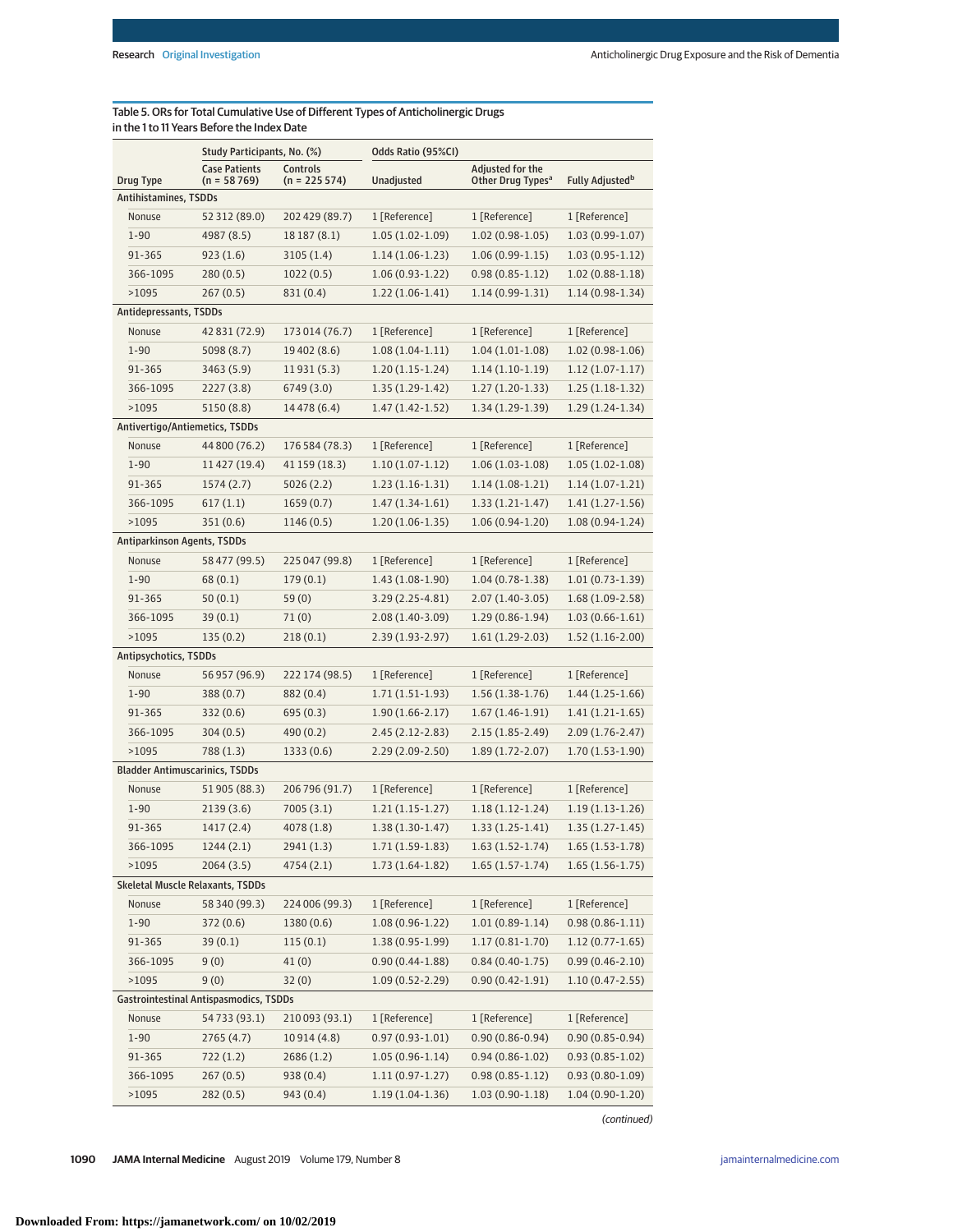|                                       |                        | Study Participants, No. (%)           |                            | Odds Ratio (95%CI)  |                                                   |                             |
|---------------------------------------|------------------------|---------------------------------------|----------------------------|---------------------|---------------------------------------------------|-----------------------------|
|                                       | <b>Drug Type</b>       | <b>Case Patients</b><br>$(n = 58769)$ | Controls<br>$(n = 225574)$ | Unadjusted          | Adjusted for the<br>Other Drug Types <sup>a</sup> | Fully Adjusted <sup>b</sup> |
|                                       | Antiarrhythmics, TSDDs |                                       |                            |                     |                                                   |                             |
|                                       | Nonuse                 | 58720 (99.9)                          | 225 402 (99.9)             | 1 [Reference]       | 1 [Reference]                                     | 1 [Reference]               |
|                                       | $1 - 90$               | 9(0)                                  | 37(0)                      | $0.88(0.42 - 1.84)$ | $0.88(0.42 - 1.84)$                               | $0.74(0.33-1.64)$           |
|                                       | 91-365                 | 7(0)                                  | 20(0)                      | $1.38(0.58-3.28)$   | $1.35(0.57-3.22)$                                 | $1.25(0.44-3.53)$           |
|                                       | 366-1095               | 10(0)                                 | 27(0)                      | $1.22(0.58-2.56)$   | $1.16(0.55 - 2.46)$                               | $1.22(0.56 - 2.66)$         |
|                                       | >1095                  | 23(0)                                 | 88(0)                      | $0.97(0.61 - 1.55)$ | $0.99(0.62 - 1.58)$                               | $0.94(0.56 - 1.55)$         |
| Antiepileptics, TSDDs                 |                        |                                       |                            |                     |                                                   |                             |
|                                       | Nonuse                 | 57 358 (97.6)                         | 221 082 (98)               | 1 [Reference]       | 1 [Reference]                                     | 1 [Reference]               |
|                                       | $1 - 90$               | 630(1.1)                              | 2459(1.1)                  | $0.98(0.90-1.07)$   | $0.89(0.81 - 0.97)$                               | $0.88(0.80 - 0.97)$         |
|                                       | 91-365                 | 202(0.3)                              | 592 (0.3)                  | $1.31(1.12-1.54)$   | $1.17(1.00-1.38)$                                 | $1.14(0.95-1.36)$           |
|                                       | 366-1095               | 135(0.2)                              | 359(0.2)                   | $1.42(1.16-1.74)$   | $1.25(1.02-1.53)$                                 | $1.13(0.90-1.41)$           |
|                                       | >1095                  | 444 (0.8)                             | 1082(0.5)                  | $1.58(1.41-1.77)$   | $1.44(1.28-1.61)$                                 | $1.39(1.22 - 1.57)$         |
| Antimuscarinic Bronchodilators, TSDDs |                        |                                       |                            |                     |                                                   |                             |
|                                       | Nonuse                 | 54 891 (93.4)                         | 211 578 (93.8)             | 1 [Reference]       | 1 [Reference]                                     | 1 [Reference]               |
|                                       | $1 - 90$               | 1228(2.1)                             | 4326 (1.9)                 | $1.10(1.03-1.17)$   | $1.05(0.99-1.13)$                                 | $0.99(0.92 - 1.07)$         |
|                                       | 91-365                 | 786(1.3)                              | 2885(1.3)                  | $1.05(0.97 - 1.14)$ | $1.01(0.93-1.09)$                                 | $0.97(0.89 - 1.06)$         |
|                                       | 366-1095               | 742(1.3)                              | 2719(1.2)                  | $1.07(0.99-1.16)$   | $1.02(0.94-1.11)$                                 | $0.97(0.88 - 1.06)$         |
|                                       | >1095                  | 1122(1.9)                             | 4066(1.8)                  | $1.08(1.01-1.16)$   | $1.05(0.98-1.13)$                                 | $0.97(0.90-1.05)$           |

Table 5. ORs for Total Cumulative Use of Different Types of Anticholinergic Drugs in the 1 to 11 Years Before the Index Date (continued)

Abbreviations: OR, odds ratio; TSDD, total standardized daily dose.

<sup>a</sup> Adjusted for other anticholinergic drug types and matching by age, sex, general practice, and calendar time.

**b** Adjusted for other anticholinergic drug types, body mass index, calculated as weight in kilograms divided by height in meters squared, smoking status, alcohol consumption, Townsend deprivation score, ethnic group, coronary heart disease, atrial fibrillation, heart failure, hypertension, hyperlipidemia, diabetes (type 1 and type 2), stroke, transient ischemic attack, subarachnoid hemorrhage, renal disease, asthma, chronic obstructive pulmonary disease, anxiety, depression, bipolar disorder, schizophrenia, severe head injury, cognitive decline/memory loss, antihypertensive drugs, aspirin, hypnotics, anxiolytic drugs, nonsteroidal antiinflammatory drugs, statins, and matching by age, sex, general practice, and calendar time.

the Anticholinergic Cognitive Burden scale.<sup>35</sup> While both CPRD and QResearch are large United Kingdom databases, QResearch is the most nationally representative, while CPRD is more geographically restricted.<sup>36</sup> Despite these differences, Richardson et al<sup>12</sup> also found increases in dementia risk for the groups of antidepressant, urological, and antiparkinson drugs considered and no associations for gastrointestinal or antihistamine drugs. The coherence of findings in these 3 studies provides strong evidence for reliability and robustness of the associations across different study designs, countries, and settings. Nevertheless, the possibility of residual confounding remains, and it is impossible to entirely exclude protopathic effects arising from treatment for very early preclinical effects of dementia.

## Limitations

A limitation is that some patients may not have taken their prescribed medication or not taken the dose prescribed, leading to exposure misclassification. This misclassification, if nondifferential, would tend to reduce ORs and might explain the lack of association for antihistamines and the highest exposure category of antivertigo drugs. Our identification of patients with dementia was based on recorded diagnoses or treatment with acetylcholinesterase-inhibiting drugs rather than screening of the entire study population. This means that there will be underascertainment of dementia cases, so some controlsmay have had undiagnosed dementia, which again would tend to underestimate associations with drug exposure.

The analysis accounted for a wide range of potential confounding variables, but in an observational study, there is potential for residual confounding and indication bias. We endeavored to reduce protopathic bias by excluding prescriptions in the year before diagnosis and in the 3 and 5 years before diagnosis in sensitivity analyses. The increased risks identified for specific drug groups in the main analysis remained in these sensitivity analyses except for the association with antipsychotic drugs, which was not significant when prescriptions in the 5 years before diagnosis were excluded, suggesting that the association may be due to protopathic bias. Some bias due to prescriptions for prodromal symptoms occurring more than 5 years before diagnosis may remain because, while there is an average of 1 to 5 years between onset of symptoms and dementia diagnosis, <sup>37,38</sup> some early symptoms such as cognitive decline and depression can start to emerge up to 10 years before diagnosis.39,40 There is ongoing debate, however, as to whether depression is a risk factor for dementia rather than a prodromal symptom.1,41

# **Conclusions**

The present study adds further evidence of potential risks associated with strong anticholinergic drugs, particularly those that are antidepressants, bladder antimuscarinic drugs, antiparkinson drugs, and epilepsy drugs. Adverse effects should be considered alongside benefits when these drugs are prescribed, and alternative treatments should be consideredwhere possible, such as other types of antidepressant or nonpharmacological treatments for depression, alternative antiparkinsonian drugs, and bladder training or mirabegron for overactive bladders.<sup>42,43</sup> We found greater increases in risk associated with people diagnosed with dementia before the age of 80, which indicates that anticholinergic drugs should be prescribed with caution in middle-aged and older people.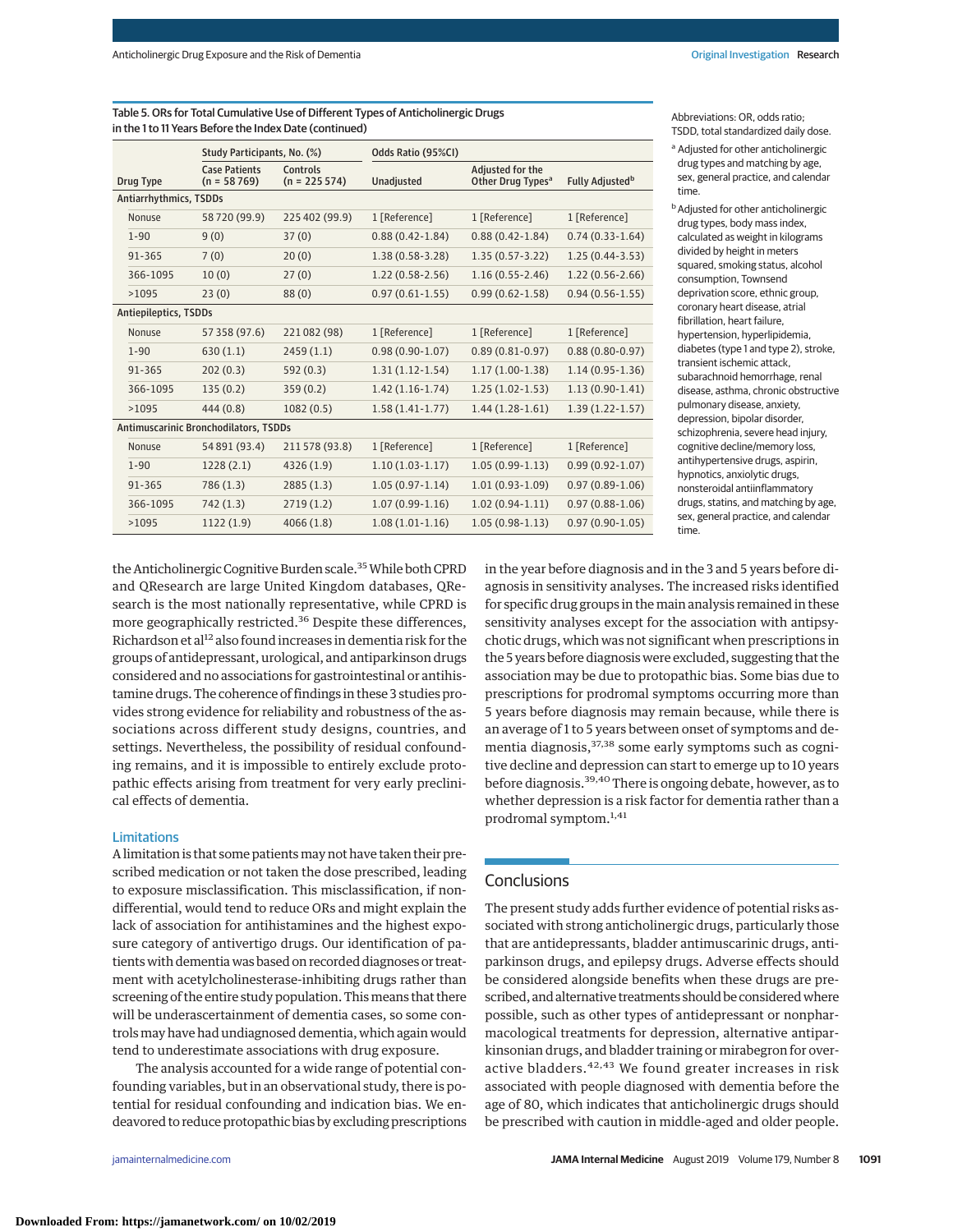#### ARTICLE INFORMATION

**Accepted for Publication:** February 19, 2019 **Published Online:** June 24, 2019. doi[:10.1001/jamainternmed.2019.0677](https://jama.jamanetwork.com/article.aspx?doi=10.1001/jamainternmed.2019.0677&utm_campaign=articlePDF%26utm_medium=articlePDFlink%26utm_source=articlePDF%26utm_content=jamainternmed.2019.0677)

**Open Access:** This is an open access article distributed under the terms of the [CC-BY License.](https://jamanetwork.com/journals/jamainternalmedicine/pages/instructions-for-authors?utm_campaign=articlePDF%26utm_medium=articlePDFlink%26utm_source=articlePDF%26utm_content=jamainternmed.2019.0677#SecOpenAccess) © 2019 Coupland CAC et al.JAMA Internal Medicine.

**Author Contributions:** Dr Coupland had full access to all of the data in the study and takes responsibility for the integrity of the data and the accuracy of the data analysis. Study concept and design: Coupland, Dening, Morriss, Moore, Hippisley-Cox. Acquisition, analysis, or interpretation of data: All authors.

Drafting of the manuscript: Coupland, Dening, Hippisley-Cox.

Critical revision of the manuscript for important intellectual content: All authors. Statistical analysis: Coupland, Hill. Obtained funding: Coupland, Morriss, Hippisley-Cox.

Administrative, technical, or material support: Dening, Morriss, Moore, Hippisley-Cox. Study supervision: Coupland.

**Conflict of Interest Disclosures:** Dr Coupland reported personal fees from ClinRisk Ltd outside the submitted work. Julia Hippisley-Cox reported nonfinancial support from QResearch and personal fees from ClinRisk Ltd outside the submitted work. No other disclosures were reported.

**Funding/Support:** The project was funded by the National Institute for Health Research (NIHR) School for Primary Care Research (project number 265). Additional funding was provided by the Faculty of Medicine and Health Sciences Research Board, University of Nottingham. QResearch receives support from the NIHR Nottingham Biomedical Research Centre. Dr Morriss's contribution to the study has been funded through the NIHR Collaboration for Leadership in Applied Health Research and Care East 15 Midlands (CLAHRC EM), NIHR MindTech, MedTech, and In Vitro Cooperative. Drs Hippisley-Cox, Coupland, and Morriss acknowledge funding from the NIHR Nottingham Biomedical Research Centre.

**Role of the Funder/Sponsor:** The NIHR approved the study design, but did not play a role in the conduct of the study; collection, management, analysis, and interpretation of the data; preparation, review, or approval of the manuscript; and decision to submit the manuscript for publication.

**Disclaimer:** This article presents independent research funded by the NIHR School for Primary Care Research. The views expressed are those of the authors and not necessarily those of the NIHR or the Department of Health and Social Care. The Office for National Statistics bears no responsibility for the analysis or interpretation of the data.

**Additional Contributions:** We acknowledge the contribution of practices who contribute to the QResearch database and to Egton Medical Information Systems (EMIS) and the University of Nottingham for expertise in establishing, developing, and supporting the database. We thank the Office for National Statistics for providing the mortality data. This work uses data provided by

patients and collected by the NHS as part of their care and support. None of the additional contributors who assisted with the study received compensation.

**Data Sharing Statement:** The patient level data from the QResearch database are specifically licensed according to its governance framework. See <http://www.qresearch.org> for further details.

#### **REFERENCES**

**1**. Livingston G, Sommerlad A, Orgeta V, et al. Dementia prevention, intervention, and care. Lancet. 2017;390(10113):2673-2734. doi[:10.1016/S0140-](https://dx.doi.org/10.1016/S0140-6736(17)31363-6) [6736\(17\)31363-6](https://dx.doi.org/10.1016/S0140-6736(17)31363-6)

**2**. Alzheimer's Association. 2018 Alzheimer's disease facts and figures. Alzheimers Dement. 2018; 14(3):367-429. doi[:10.1016/j.jalz.2018.02.001](https://dx.doi.org/10.1016/j.jalz.2018.02.001)

**3**. Fox C, Richardson K, Maidment ID, et al. Anticholinergic medication use and cognitive impairment in the older population: the medical research council cognitive function and ageing study.J Am Geriatr Soc. 2011;59(8):1477-1483. doi[:10.1111/j.1532-5415.2011.03491.x](https://dx.doi.org/10.1111/j.1532-5415.2011.03491.x)

**4**. Fox C, Smith T, Maidment I, et al. Effect of medications with anti-cholinergic properties on cognitive function, delirium, physical function and mortality: a systematic review. Age Ageing. 2014;43 (5):604-615. doi[:10.1093/ageing/afu096](https://dx.doi.org/10.1093/ageing/afu096)

**5**. National Institute for Health and Care Excellence. Dementia: assessment, management and support for people living with dementia and their carers[.https://www.nice.org.uk/guidance/](https://www.nice.org.uk/guidance/ng97/resources/dementia-assessment-management-and-support-for-people-living-with-dementia-and-their-carers-pdf-1837760199109) [ng97/resources/dementia-assessment](https://www.nice.org.uk/guidance/ng97/resources/dementia-assessment-management-and-support-for-people-living-with-dementia-and-their-carers-pdf-1837760199109)[management-and-support-for-people-living-with](https://www.nice.org.uk/guidance/ng97/resources/dementia-assessment-management-and-support-for-people-living-with-dementia-and-their-carers-pdf-1837760199109)[dementia-and-their-carers-pdf-1837760199109.](https://www.nice.org.uk/guidance/ng97/resources/dementia-assessment-management-and-support-for-people-living-with-dementia-and-their-carers-pdf-1837760199109) Published June 20, 2018. Accessed May 16, 2018.

**6**. Gerretsen P, Pollock BG. Drugs with anticholinergic properties: a current perspective on use and safety. Expert Opin Drug Saf. 2011;10(5): 751-765. doi[:10.1517/14740338.2011.579899](https://dx.doi.org/10.1517/14740338.2011.579899)

**7**. Cai X, Campbell N, Khan B, Callahan C, Boustani M. Long-term anticholinergic use and the aging brain. Alzheimers Dement. 2013;9(4):377-385. doi[:10.1016/j.jalz.2012.02.005](https://dx.doi.org/10.1016/j.jalz.2012.02.005)

**8**. Ancelin ML, Artero S, Portet F, Dupuy A-M, Touchon J, Ritchie K. Non-degenerative mild cognitive impairment in elderly people and use of anticholinergic drugs: longitudinal cohort study. BMJ. 2006;332(7539):455-459. doi[:10.1136/bmj.38740.](https://dx.doi.org/10.1136/bmj.38740.439664.DE) [439664.DE](https://dx.doi.org/10.1136/bmj.38740.439664.DE)

**9**. Carrière I, Fourrier-Reglat A, Dartigues JF, et al. Drugs with anticholinergic properties, cognitive decline, and dementia in an elderly general population: the 3-city study. Arch Intern Med. 2009;169(14):1317-1324. doi[:10.1001/archinternmed.](https://jama.jamanetwork.com/article.aspx?doi=10.1001/archinternmed.2009.229&utm_campaign=articlePDF%26utm_medium=articlePDFlink%26utm_source=articlePDF%26utm_content=jamainternmed.2019.0677) [2009.229](https://jama.jamanetwork.com/article.aspx?doi=10.1001/archinternmed.2009.229&utm_campaign=articlePDF%26utm_medium=articlePDFlink%26utm_source=articlePDF%26utm_content=jamainternmed.2019.0677)

**10**. Jessen F, Kaduszkiewicz H, Daerr M, et al. Anticholinergic drug use and risk for dementia: target for dementia prevention. Eur Arch Psychiatry Clin Neurosci. 2010;260(2)(suppl 2):S111-S115. doi[:10.1007/s00406-010-0156-4](https://dx.doi.org/10.1007/s00406-010-0156-4)

**11**. Gray SL, Anderson ML, Dublin S, et al. Cumulative use of strong anticholinergics and incident dementia: a prospective cohort study. JAMA Intern Med. 2015;175(3):401-407. doi[:10.](https://jama.jamanetwork.com/article.aspx?doi=10.1001/jamainternmed.2014.7663&utm_campaign=articlePDF%26utm_medium=articlePDFlink%26utm_source=articlePDF%26utm_content=jamainternmed.2019.0677) [1001/jamainternmed.2014.7663](https://jama.jamanetwork.com/article.aspx?doi=10.1001/jamainternmed.2014.7663&utm_campaign=articlePDF%26utm_medium=articlePDFlink%26utm_source=articlePDF%26utm_content=jamainternmed.2019.0677)

**12**. Richardson K, Fox C, Maidment I, et al. Anticholinergic drugs and risk of dementia: case-control study. BMJ. 2018;361:k1315. doi[:10.](https://dx.doi.org/10.1136/bmj.k1315) [1136/bmj.k1315](https://dx.doi.org/10.1136/bmj.k1315)

**13**. Vandenbroucke JP, Pearce N. Case-control studies: basic concepts. Int J Epidemiol. 2012;41(5): 1480-1489. doi[:10.1093/ije/dys147](https://dx.doi.org/10.1093/ije/dys147)

**14**. American Geriatrics Society 2012 Beers Criteria Update Expert Panel. American Geriatrics Society updated Beers Criteria for potentially inappropriate medication use in older adults. J Am Geriatr Soc. 2012;60(4):616-631. doi[:10.1111/j.1532-5415.2012.](https://dx.doi.org/10.1111/j.1532-5415.2012.03923.x) [03923.x](https://dx.doi.org/10.1111/j.1532-5415.2012.03923.x)

**15**. By the American Geriatrics Society 2015 Beers Criteria Update Expert Panel. American Geriatrics Society 2015 updated Beers criteria for potentially inappropriate medication use in older adults. J Am Geriatr Soc. 2015;63(11):2227-2246. doi[:10.](https://dx.doi.org/10.1111/jgs.13702) [1111/jgs.13702](https://dx.doi.org/10.1111/jgs.13702)

**16**. Boustani M, Campbell N, Munger S, Maidment I, Fox C. Impact of anticholinergics on the aging brain: a review and practical application. Aging Health. 2008;4(3):311-320. doi[:10.2217/1745509X.4.3.311](https://dx.doi.org/10.2217/1745509X.4.3.311)

**17**. Durán CE, Azermai M, Vander Stichele RH. Systematic review of anticholinergic risk scales in older adults. Eur J Clin Pharmacol. 2013;69(7): 1485-1496. doi[:10.1007/s00228-013-1499-3](https://dx.doi.org/10.1007/s00228-013-1499-3)

**18**. Semla TP, Beizer JL, Higbee MD, eds. Geriatric Dosage Handbook: Including Clinical Recommendations and Monitoring Guidelines. 15th ed. Hudson, OH: Lexi-Comp; 2010.

**19**. Ballard C, Gauthier S, Corbett A, Brayne C, Aarsland D, Jones E. Alzheimer's disease. Lancet. 2011;377(9770):1019-1031. doi[:10.1016/S0140-6736](https://dx.doi.org/10.1016/S0140-6736(10)61349-9) [\(10\)61349-9](https://dx.doi.org/10.1016/S0140-6736(10)61349-9)

**20**. Anstey KJ, Cherbuin N, Budge M, Young J. Body mass index in midlife and late-life as a risk factor for dementia: a meta-analysis of prospective studies. Obes Rev. 2011;12(5):e426-e437. doi[:10.1111/](https://dx.doi.org/10.1111/j.1467-789X.2010.00825.x) [j.1467-789X.2010.00825.x](https://dx.doi.org/10.1111/j.1467-789X.2010.00825.x)

**21**. Walters K, Hardoon S, Petersen I, et al. Predicting dementia risk in primary care: development and validation of the Dementia Risk Score using routinely collected data. BMC Med. 2016;14(1):6. doi[:10.1186/s12916-016-0549-y](https://dx.doi.org/10.1186/s12916-016-0549-y)

**22**. Justin BN, Turek M, Hakim AM. Heart disease as a risk factor for dementia. [Clin Epidemiol](https://www.ncbi.nlm.nih.gov/pubmed/23658499). 2013;5: [135-145.](https://www.ncbi.nlm.nih.gov/pubmed/23658499)

**23**. Bendlin BB, Carlsson CM, Gleason CE, et al. Midlife predictors of Alzheimer's disease. Maturitas. 2010;65(2):131-137. doi[:10.1016/j.maturitas.2009.12.](https://dx.doi.org/10.1016/j.maturitas.2009.12.014) [014](https://dx.doi.org/10.1016/j.maturitas.2009.12.014)

**24**. Diniz BS, Butters MA, Albert SM, Dew MA, Reynolds CF III. Late-life depression and risk of vascular dementia and Alzheimer's disease: systematic review and meta-analysis of community-based cohort studies. Br J Psychiatry. 2013;202(5):329-335. doi[:10.1192/bjp.bp.112.118307](https://dx.doi.org/10.1192/bjp.bp.112.118307)

**25**. da Silva J, Gonçalves-Pereira M, Xavier M, Mukaetova-Ladinska EB. Affective disorders and risk of developing dementia: systematic review. Br J Psychiatry. 2013;202(3):177-186. doi[:10.1192/bjp.](https://dx.doi.org/10.1192/bjp.bp.111.101931) [bp.111.101931](https://dx.doi.org/10.1192/bjp.bp.111.101931)

**26**. Anstey KJ, von Sanden C, Salim A, O'Kearney R. Smoking as a risk factor for dementia and cognitive decline: a meta-analysis of prospective studies.